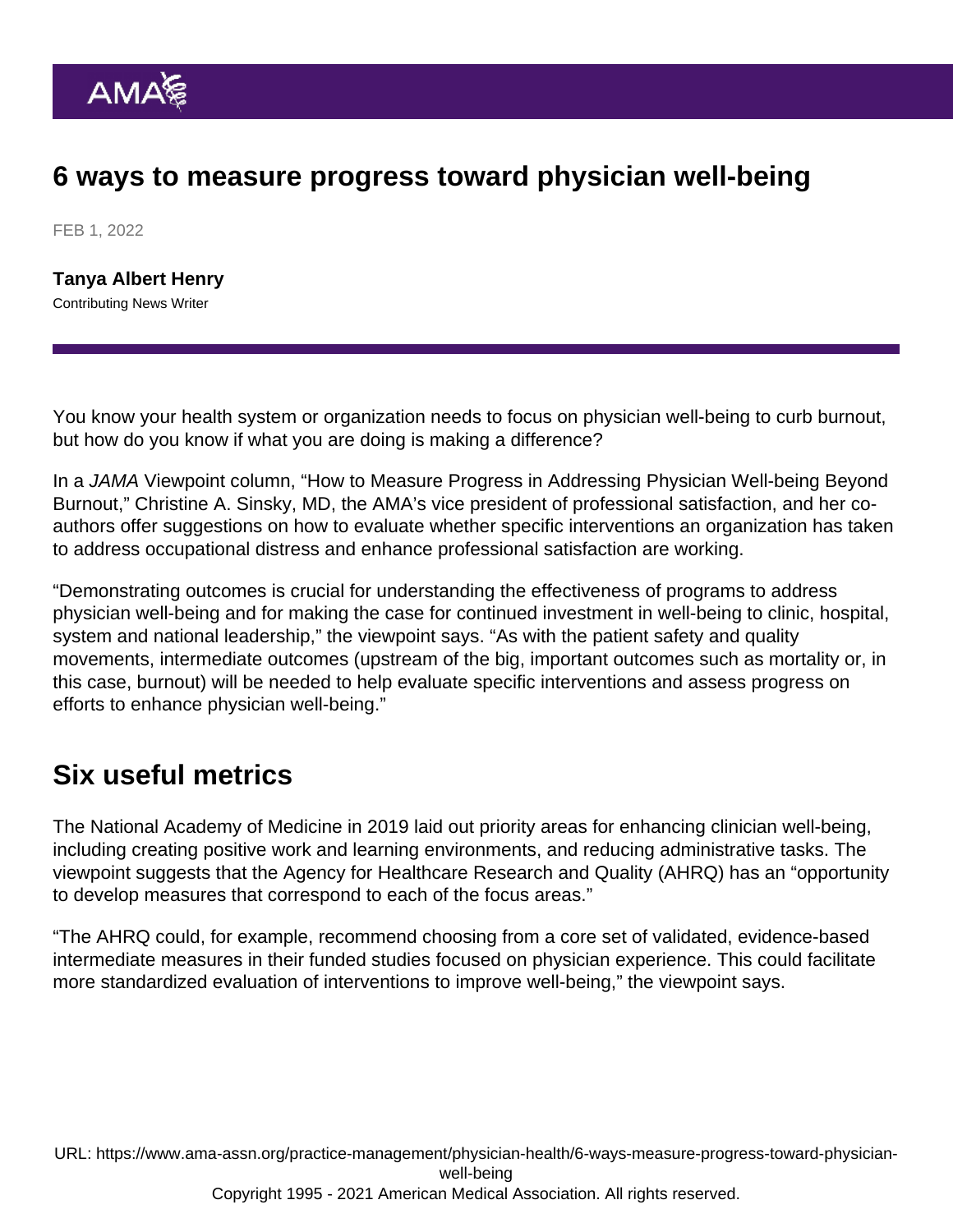From a table accompanying the viewpoint, here are six examples of intermediate metrics that correspond to key focus areas for enhancing physician well-being that can be measured from existing data or newly collected data.

#### Positive work environments

Existing data: Physician turnover rates. The percentage of physicians who complete set amounts of time with their organization. For example, two years, five years or 10 years.

Newly collected data: Team communication, such as the presence of regular [team huddles](https://www.ama-assn.org/practice-management/scope-practice/how-daily-team-huddles-can-save-time-your-physician-practice). Team structure, such as how many clinical support staff employees there are per physician. Team function, such as skill level and institutionally allowed scope of work. Team stability, such as the frequency of the same individuals working together.

#### Positive organizational culture

Newly collected data, new structures: Establish a [chief wellness officer](https://www.ama-assn.org/practice-management/physician-health/5-points-cover-when-establishing-chief-wellness-officer) with a dedicated resource and budget. This also includes regular measurement of burnout and its precursors.

Additionally, track costs of physician burnout and report to senior leadership. There should also be shared accountability among the executive leadership team for the physician workforces' well-being scores.

## Positive learning environments

Existing data: Decrease in the number of reports of bias and sexual harassment over time. Percent of positive responses to educational environment responses on the American Association of Medical Colleges (AAMC) Graduation Questionnaire. Increases in percent of positive responses over time.

Newly collected data: Percentage of learners who endorse their clinical preceptors providing regular feedback.

## Reducing administrative burden

URL: [https://www.ama-assn.org/practice-management/physician-health/6-ways-measure-progress-toward-physician](https://www.ama-assn.org/practice-management/physician-health/6-ways-measure-progress-toward-physician-well-being)[well-being](https://www.ama-assn.org/practice-management/physician-health/6-ways-measure-progress-toward-physician-well-being) Copyright 1995 - 2021 American Medical Association. All rights reserved.